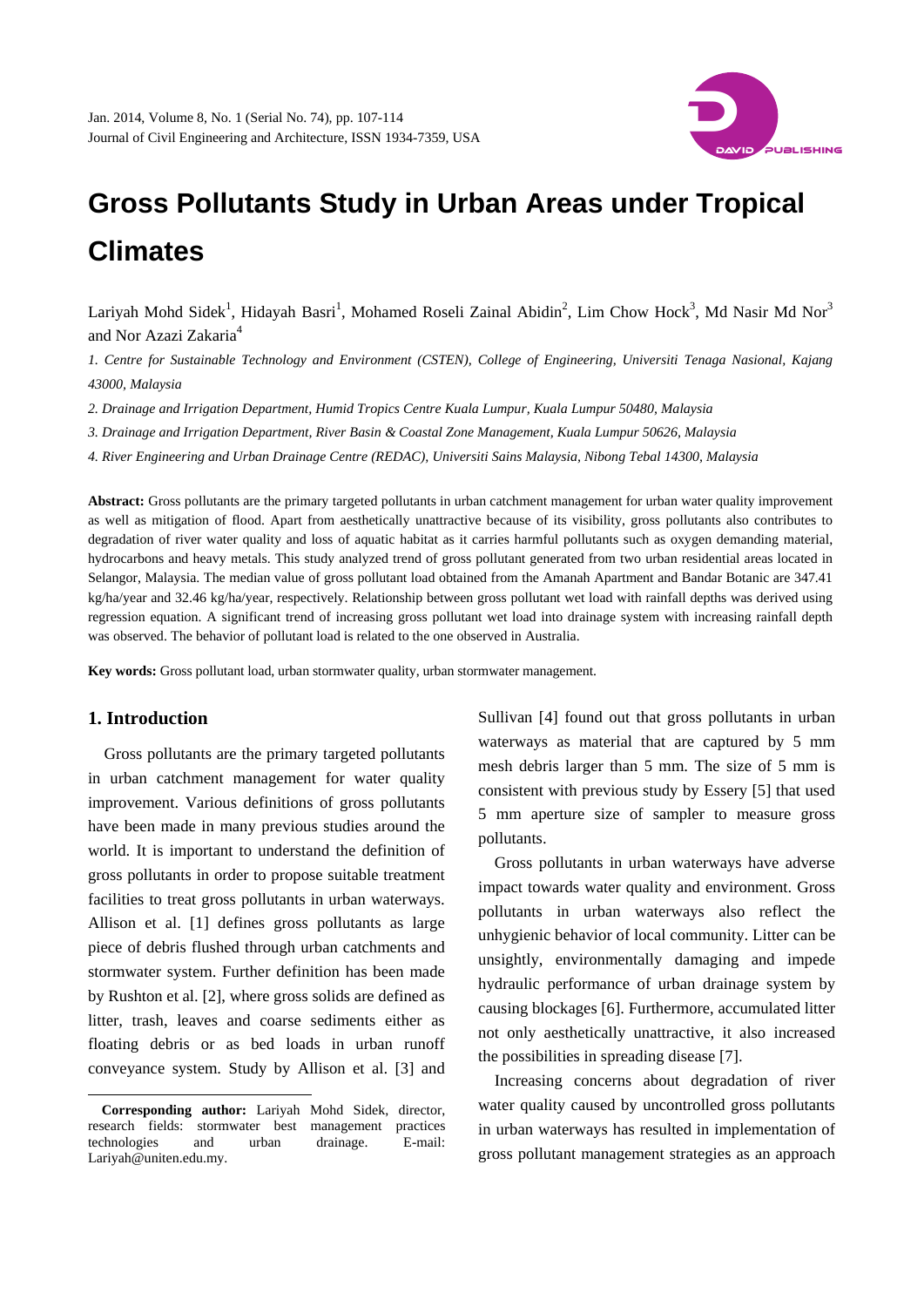to reduce gross pollutants from entering stormwater drainage system [8]. Gross pollutant management strategies integrate both non-structural and structural measures as an approach to reduce the amount of gross pollutant transported in waterways. Non-structural BMPs (best management practices), which may be used independently or in conjunction with structural BMPs, rely on a much wider breadth of mechanisms to reduce the amount of gross pollutants transported into the drainage system. Therefore, this study focus on the analysis of gross pollutants captured in the structural devices known as GPTs (gross pollutant traps) which will able to give direct quantitative result that can contribute to local data and increase understanding on the amount, types and trend of gross pollutants transportation under Malaysian condition .

Structural measures are constructed in-transit treatments that separate and contain pollutants. Installation of trapping devices to trap and contain gross pollutant is a structural method to address gross pollutants problem in urban waterways. This structural measure or urban stormwater management is based on the concept of "control-at-source" with the objective to control stormwater quantity and quality [9]. The DID (Department of Irrigation and Drainage) Malaysia has introduced a new MSMA (Urban Stormwater Management Manual) that addresses the methods to control gross pollutants (in Chapter 34) using GPTs located at the downstream end of drains or engineered waterways [10]. Selection of suitable devices depends on many factors including catchment size, pollutant load, type of drainage system and cost.

However, the performance of GPTs is not fully understood under the influence of tropical climate where high rainfall intensity in short duration prevails [9]. In order to get the best performance of GPTs in Malaysia, it is essential to study the gross pollutant characteristics generated from different type of land use. The study aims to improve existing knowledge

about the source, type and amount of gross pollutant generated from different types of urban land uses. It will eventually assist in arriving at of the appropriate catchment management strategies as well as the design of suitable gross pollutant traps to remove the balance. However, this paper will discuss on load of gross pollutants and the trend of gross pollutants transportation during storm event in the study area.

#### **2. Study Area**

Two residential areas have been selected, i.e., Amanah Apartment in Universiti Tenaga Nasional (UNITEN) and Bandar Botanic in Klang Selangor. The annual average rainfall over these areas is about 2,285 mm [11].

#### *2.1 Study Area 1—Amanah Apartment, UNITEN*

Amanah Apartment, located in UNITEN Putrajaya Campus is a residential area mainly occupied by UNITEN students. In year 2004, two units of model P1015 of CDS (continuous deflective separator) were installed at Amanah Apartment in UNITEN. These two CDS units were built by Ecoclean Technology Sdn. Bhd. for UNITEN. Contribution of catchment area for each GPT is 1.8 hectares. Fig. 1 shows the location of CDS units installed in Amanah Apartment, UNITEN.



**Fig. 1 Location for CDS 1 and CDS 2 at Amanah Apartment, UNITEN.**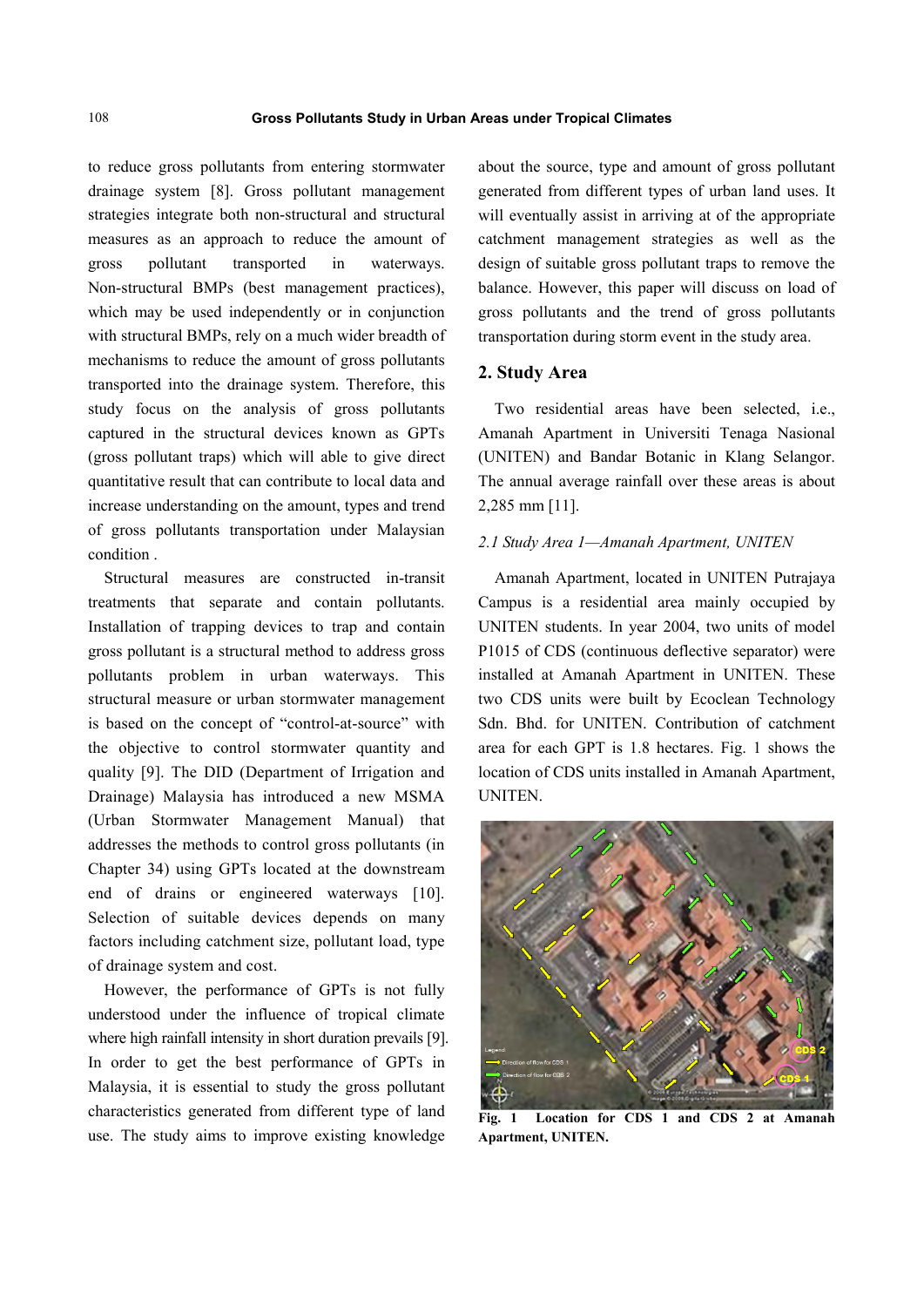#### *2.2 Study Area 2—Bandar Botanic, Klang*

Bandar Botanic is the only lifestyle township in Klang which offers value added quality and unique lifestyle. Spanning a total of 505 hectares of freehold township, Bandar Botanic is a mixed development of quality designed bungalow homes, semi-Ds, super link homes, double storey terrace homes and apartments. Designed in two parcels-Parcel A and Parcel B, each has its own distinct characteristics and its own parkland environment, amenities and facilities for a complete lifestyle. There are a total of 18 units of CDS installed in Phase I of Bandar Botanic. Fig. 2 shows one of the CDS located in the Bandar Botanic Phase 1 residential area.

#### **3. Gross Pollutant Monitoring**

The monitoring process involved collection of gross pollutants during maintenance of gross pollutant traps at study locations. A detail analysis on gross pollutant classification of trapped gross pollutants will be done during the monitoring process. As gross pollutants cannot be sampled by automatic sampler, this study adopted the gross pollutant monitoring guideline developed by ASCE [12]. The only data that can be measured for gross pollutants are volume and mass. Since the cleaning method of all GPTs is by using crane, it is more convenient to get the mass of the gross pollutants instead of volume. Therefore, data



**Fig. 2 Location of one CDS in Bandar Botanic Phase 1 residential area.** 

collected during the monitoring process for this study are wet load of gross pollutants. These collected gross pollutants are transferred to Civil Engineering Laboratory in UNITEN to be dried and classified into different types of gross pollutants.

The main categories have been selected based in research experience elsewhere. This study adopted the gross pollutant characterization based on previous study [13]. Dried gross pollutants are further classified into plastic, paper, metal, glass, vegetation, sediment and miscellaneous.

#### **4. Analysis of Gross Pollutant Load**

The collected data of litter characteristic in Amanah apartment was analyzed using the same method as suggested in ASCE Guideline for Monitoring Stormwater Gross Pollutant [2]. The wet load samples acquired from CDS 1 and CDS 2 are scattered onto impermeable membrane (large plastic) and dried under the hot sun. The dried pollutants were characterized into seven respective gross pollutant classifications. Gross pollutant load was measured in terms of weight per area per duration. The obtained result indicated the load of gross pollutants generated from the study areas. It is important to observe the load of gross pollutant in order to determine the required size of pollutant storage and also maintenance frequency (South Australia Department of Planning and Local Government, 2009). Therefore, the gross pollutant load obtained in this study area will be representative of the amount of gross pollutant generated from a typical residential area in Malaysia. Fig. 1 shows the gross pollutant wet load for CDS 1 and CDS 2 at Amanah Apartment, UNITEN.

The highest gross pollutant load was obtained during the first cleaning of the trapping devices. Referring to Fig. 3, CDS 1 captured more load compared to CDS 2 at most of the time. Although the catchment areas are similar, there are many factors that contributed to the pollutant load in the catchment. Marais et al. [14] and RBF Consulting [15] described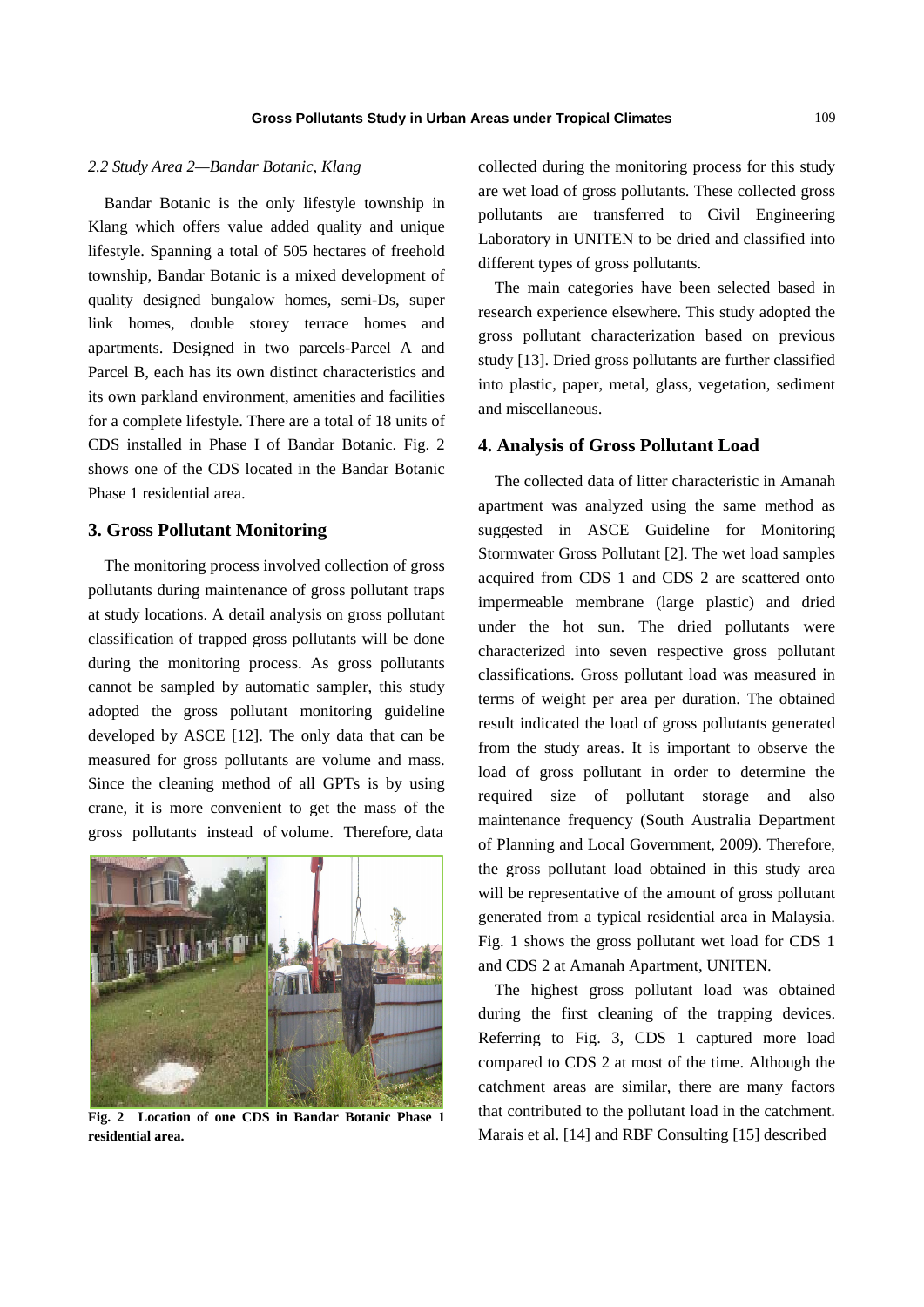

**Fig. 3 The gross pollutant wet load for CDS 1 and CDS 2 at Amanah Apartment, UNITEN.** 

that factor that contributed to the amount of gross pollutant is physical catchment characteristics. Therefore, size, slope, surface characteristics, type of vegetation and percentage of impervious area determine the amounts of pollutant load. In this case, CDS 1's catchment is covered with more impervious surface compared to CDS 2's. Therefore, sediments from road surface runoff are transported into the trapping device, resulting in higher loading of gross pollutants for CDS 1.

The same trend of gross pollutant load has been obtained in Bandar Botanic, where most of the highest gross pollutant load has been obtained during the first cleaning of the CDS unit. Fig. 4 shows the gross pollutant wet load obtained during maintenance of one unit of GPTs at study area. On average, the highest gross pollutant load was obtained from the first cleaning of the CDS. This may have resulted from accumulated rubbish in the drainage system before the installation of the CDS.

In summary, average gross pollutant load obtained from the Amanah Apartment, UNITEN and residential area in Bandar Botanic, Klang indicate the median value of gross pollutant load generated by both study areas. The median value obtained for Amanah Apartment is 347.41 kg/ha/year, while, Bandar Botanic median gross pollutant load is 32.46 kg/ha/year. The relatively different median value



Gross Pollutant Wet Load at Amanah

**maintenance of one unit of GPTs at Bandar Botanic.** 

obtained from both study areas is due to the frequency of cleaning and quantity of samples obtained. Whereas, Amanah Apartment produces a higher pollutant load due to inconsistent gap compared to Bandar Botanic, which has a more consistent maintenance frequency. The results were compared with findings obtained in previous study by Allison et al. [3], Cornelius et al. [16], Armitage and Rooseboom [17]. The value obtained at Amanah Apartment seems to be higher compared to studies carried out. Other than higher amount of rainfall received in Malaysia, RBF Consulting [15] and Marais et al. [14] suggested that among other factors that contribute toward the volume of gross pollutants load include development density, population, management practice, community behavior and seasonal variation. Hence, the lower median value for Bandar Botanic compared to other countries is explained by the above factors. Table 1 shows the comparison of gross pollutants load obtained in this study and other studies from overseas. The results indicate the gross pollutant load (kg/ha/year) for Malaysia is higher than Australia

**Table 1 Comparison of gross pollutant load.** 

| Place        | Gross pollutant load (kg/ha/year) |
|--------------|-----------------------------------|
| Malaysia     | 80.26                             |
| Australia    | 71.00                             |
| New Zealand  | 0.54                              |
| South Africa | 96.00                             |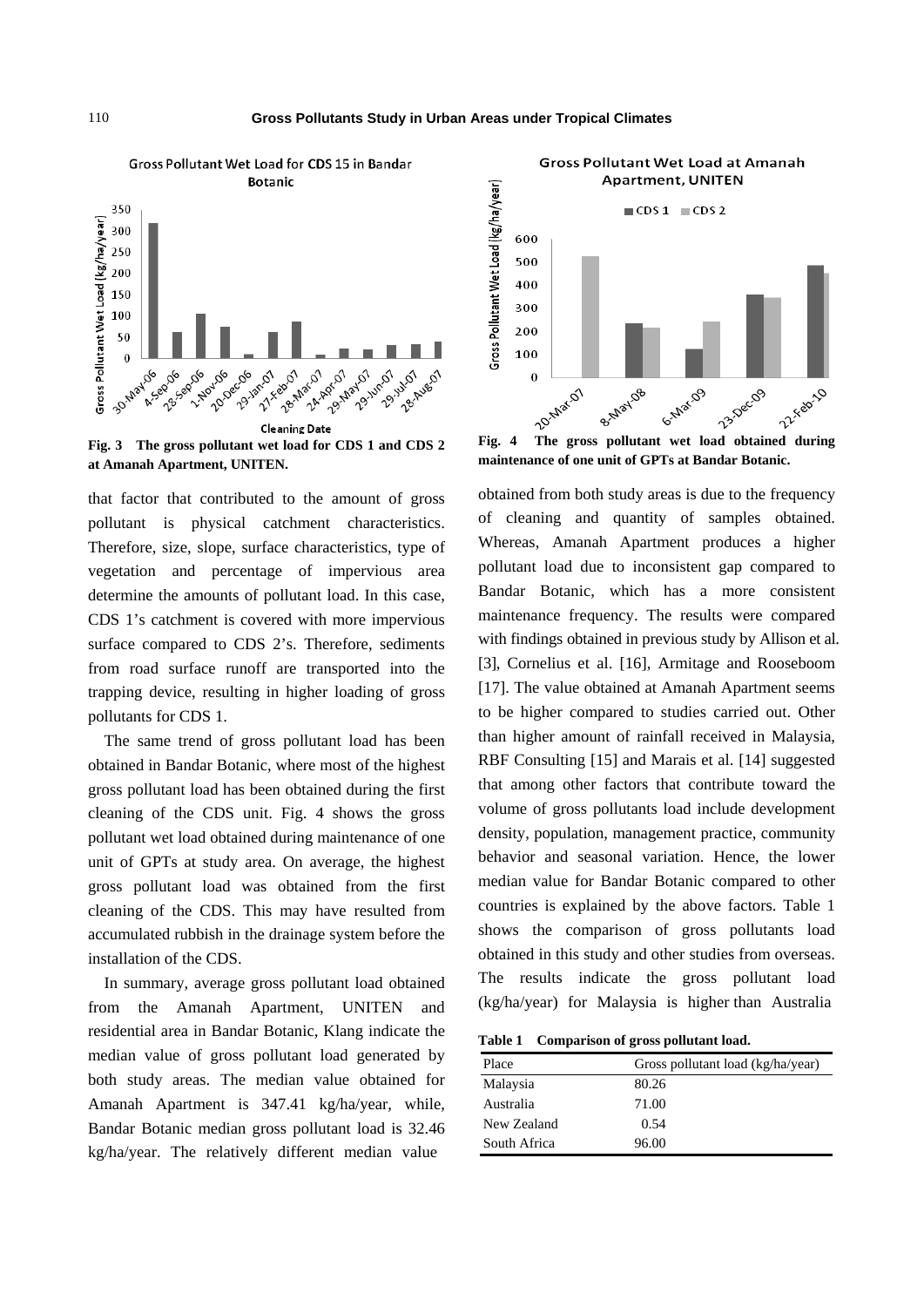and New Zealand but slightly lower than South Africa as these values were affected by the public behavior and culture.

# **5. Relationship of Gross Pollutant Load with Rainfall**

Relationship of gross pollutant load with rainfall depth has been derived from CDS monitoring data. The relationship obtained can be used to estimate gross pollutant loads for typical residential areas in Malaysia. Results obtained for this relationship vary according to CDS unit.

#### *5.1 Amanah Apartment, UNITEN*

Relationship of gross pollutant load with cumulative rainfall depth for Amanah Apartment has been derived by using the gross pollutant load data from CDS cleaning and cumulative rainfall depth obtained from nearest rainfall station.

The highest gross pollutant load was obtained on May 8, 2008, with the value of 275,000 g/ha and 253,333.3 g/ha, respectively. The cumulative rainfall depth recorded on this date is 1,740.5 mm. Based on the obtained result, the relationship of average gross pollutant wet load with cumulative rainfall depth is derived by using the regression technique and shown in Fig. 5. The relationship shows that the average gross pollutants wet load behaves non-linearly against the cumulative rainfall depth for both CDS units.

#### *5.2 Bandar Botanic, Klang*

Analyses of the gross pollutant load captured in the CDS device installed at Bandar Botanic with cumulative rainfall depth have been carried out for 13 units of CDS. Analysis of results shows that average gross pollutant wet load for 13 CDS varies according to cumulative rainfall depth. Variation of gross pollutant load depends on accumulated litter during the dry seasons. During the wet season, pollutants are being transported into the drainage system. Therefore, if only small amounts of gross pollutants accumulate in catchment area, it is expected to have small gross pollutant loads during the rainy seasons despite the amount of rainfall. Allison et al. [11] stated that there is indication from data collected in Australia study showing rainfall are the best explanatory variables for estimating gross pollutant loads.

Although the gross pollutant wet load varies with rainfall depth, an estimation of gross pollutants loads is derived by fitting a non linear graph as shown in Fig. 6 for selected CDS in Bandar Botanic. A similar trend has been observed for the relationship of gross pollutant wet load with cumulative rainfall depth for CDS unit installed in Bandar Botanic, Klang. It can be seen from the figures that the amount of gross



**Fig. 5 Relationship of gross pollutant wet load with depth cumulative for CDS 1 in Amanah Apartment, UNITEN.** 



**Fig. 6 Relationship of gross pollutant wet rainfall load with cumulative rainfall depth for CDS 7 in Bandar Botanic, Klang.**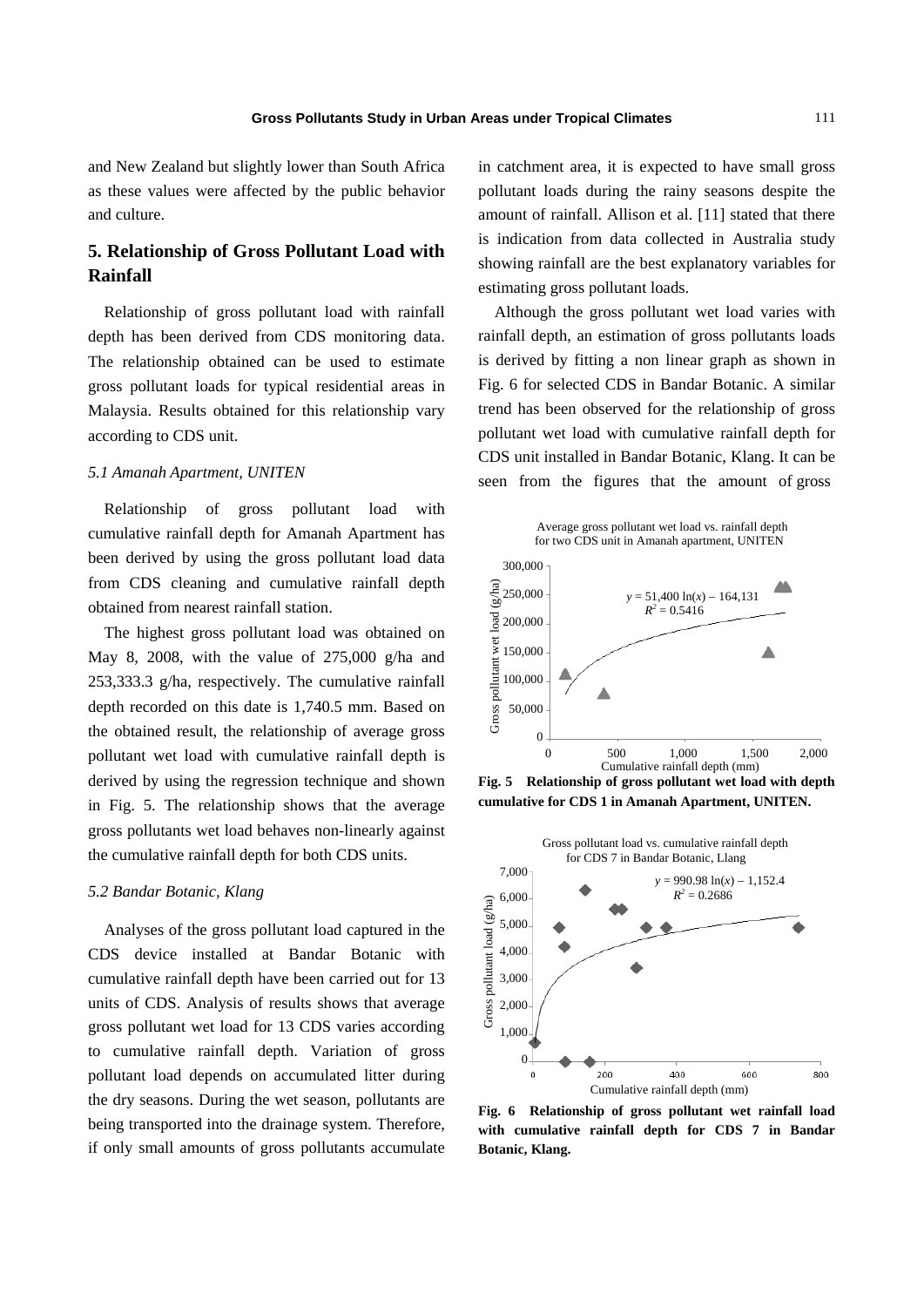pollutant transported is also non-linear with the rainfall depth.

### *5.3 Comparison with Other Studies*

The fitted relationship between the wet gross pollutant load generated and the depth of rainfall indicate that rainfall events of less that 6.5 mm may be considered to be insufficient for remobilization and transport of deposited street surface loads. The graph also indicates the limiting mechanism for stormwater gross pollutant transport, whereby, in majority cases, the stormwater runoff rates and velocities are influencing the mobilization and transport these pollutants rather than the supply of gross pollutants itself.

In summary, data analyses on gross pollutant load and rainfall depth for the two study areas indicate a correlation of gross pollutant wet load with cumulative rainfall depth. The relationship shows significant trend of increasing gross pollutant wet load to the stormwater conveyance system with increasing rainfall depth. Apart from that, the relationship also enables the interpretation that stormwater runoff rats and velocities are limiting mechanism for stormwater gross pollutant transport, rather that the contribution of gross pollutants itself.

Despite the understanding that rainfall runoff is the major factor that transports gross pollutants from street surface into drainage system, gross pollutant can also reach the drainage system during dry weather period by other factors such as wind or direct dumping [17]. Comparison has been made from data collected in this study with a study done in Coburg catchment in Melbourne by Allison et al. [3]. It can be seen the similar trend has been observed for the relationship of gross pollutants wet load with rainfall depth. The only difference is the rainfall amount in Malaysia is higher compared to the rainfall amount in Australia.

It is also observed that transportation of gross pollutant into drainage system is significant when



**Fig. 7 Comparison of relationship between gross pollutant wet load with rainfall depth under Malaysia Condition and Australian Condition.** 

rainfall depth is 6.5 mm, compared to 3.7 mm for Australian condition. Fig. 7 summarizes the trend of gross pollutant load transportation with respect to rainfall depth for Malaysian and Australian conditions. Apart from that, street sweeping activities may contribute towards the reduction of gross pollutant load. Walker and Wong [18] expected that reduction of street sweeping efforts may increase the gross pollutant loads, initially for those events with high rainfall depth.

#### **6. Conclusions**

This paper focuses on the gross pollutant load emanated from residential area and its relationship with rainfall depth in two residential areas in Malaysia. This study provides analysis of gross pollutant load generated from urban residential area. Estimation on amount of gross pollutant load enables the determination of required size of pollutant storage and maintenance frequency. The value of gross pollutant load obtained is higher compared to the ones obtained in Australia, New Zealand and South Africa as shown in Table 1 [1, 3]. This is attributed to higher annual rainfall received in Malaysia compared to those countries. Other contributing factors such as development density, management practice employed, community behavior and seasonal event such as new year celebration may also affect the amount of gross pollutant transported in urban waterways.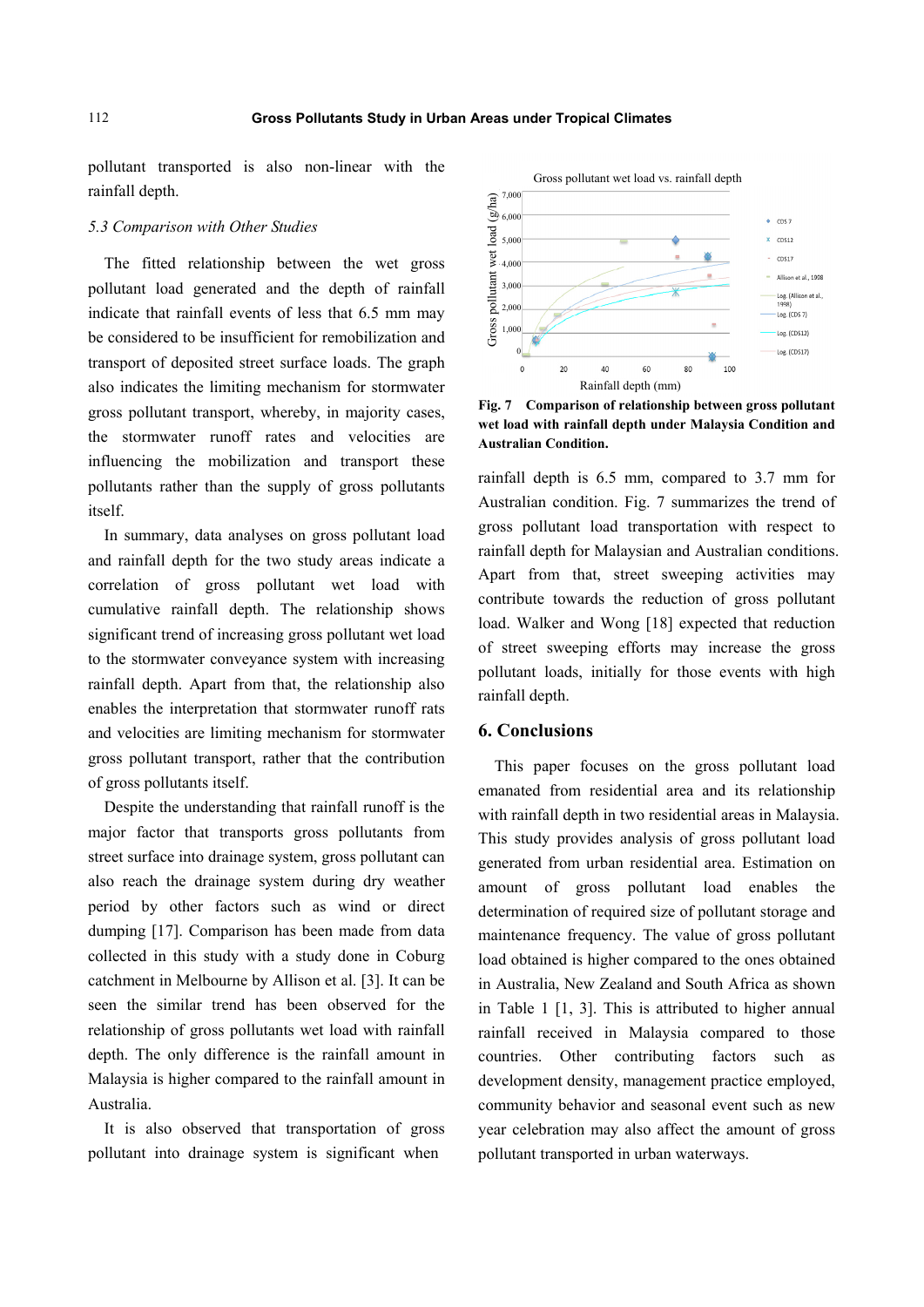Analysis of gross pollutant load with rainfall depth indicates non linear relation between gross pollutant wet load and cumulative rainfall depth. Significant trend of increasing gross pollutant wet load with rainfall depth was observed, in line with Australian study for similar relationship. The relationship obtained also shows that significant amounts of gross pollutant are being transported into the drainage system when rainfall depth is greater than 6.5 mm.

This research finding will be able to contribute as local data in term of gross pollutant loading emanated from two residential area. It is also can be considered as preliminary finding for estimation of gross pollutant load based on rainfall depth from the developed relationship as shown in Fig. 7. Finally, all the collected data will be incorporated to the development of decision support system that will assist engineers and local authority to choose the most suitable GPTs according to specific site characteristic. In the long term, it will support the aspiration on Malaysian Government to promote the green technology in Malaysia.

## **Acknowledgments**

This research is partly sponsored by Long-Term Research Grant Scheme (203/PKT/6720004) supported by Ministry of Higher Education Malaysia under the title "Urban Water Cycle Processes, Management and Societal Interactions: Crossing from Crisis to Sustainability" and Drainage and Irrigation Department. This research is also funded by E-Science Research Grant under the Ministry of Science, Technology and Innovation and UNITEN Seeding Fund.

#### **References**

- [1] R. Allison, F. Chiew, T. Mcmahon, Stormwater Gross Pollutants Industry Report 97/11, Cooperative Research Centre for Catchment Hydrology, Monash University, Australia, 1997.
- [2] B. Rushton, G. England, D. Smith, ASCE Guideline for Monitoring Stormwater Gross Pollutants, Urban Water Resources Research Council Gross Solid Technical

Committee, Florida, 2007.

- [3] R.A. Allison, F. Chiew, T. Mcmahon, A Decision Support System for Determining Effective Trapping Strategies for Gross Pollutants, Technical report 98/3, Cooperative Research Centre for Catchment Hydrology, Monash University, Australia, 1998.
- [4] J. Sullivan, F. Mcmasters, T. Sobelman, LA River Cleanup, Mar. 2, 2005, http://www.gradingand excavation.com/sw\_0511\_great.html (accessed Jan. 1, 2013).
- [5] C.I. Essery, Gross Pollutant Water Quality—Its Measurement and the Performance of Remediation Technologies/Management Practices, NSW (New South Wales), Stormwater Industry Association, 1994.
- [6] R. Allison, F. Chiew, T. Mcmahon, A Decision Support System for Determining Effective Trapping Strategies for Gross Pollutants, Technical report 98/3, Monash University, Australia, 1998.
- [7] O. Mckay, M. Marshall, Backyard to Bay: Tagged Litter Report, Melbourne Parks and Waterways, Australia, 1993.
- [8] T.H.F. Wong, W. Tracey, Peer Review and Development of a Stormwater Gross Pollutant Treatment Technology Assessment Methodology, Monash University, Australia, 2002.
- [9] M.S. Lariyah, M.D.M. Nor, K.M. Khairudin, K.H. Chua, O. Norazli, W.K. Leong, Development of stormwater gross pollutant traps (GPT's) decision support system for river rehabilitation, in: National Conference on Water for Sustainable Development towards a Developed Nation by 2020, Guoman Resort, Port Dickson, 2006.
- [10] Urban Stormwater Management Manual, Drainage and Irrigation Department, Malaysia, 2000.
- [11] R.A. Allison, G.R. Rooney, F.H.S. Chiew, T.A. Mcmahon, Field trials of side entry pit traps for urban stormwater pollution control, in: Proceedings of the 9th National Local Government Engineering Conference, Melbourne, Australia, 1998.
- [12] M. Desa, Z. Daud, Interpretation of spatial and temporal rainfall properties of annual and monthly rainfall in Selangor, Malaysia, in: 2nd International Colloquium on Hydrology and Water Management in the Humid Tropics, Panama City, 1999.
- [13] N.P. Armitage, A. Rooseboom, The removal of urban litter from stormwater conduits and streams: Paper 1—The quantities involved and catchment litter management options water SA, Water Research Commission 26 (2000) 181-187.
- [14] M. Marais, N. Armitage, S. Pithey, A study of the litter loadings in urban drainage systems—Methodology and objectives, Water Science Technology 44 (2001) 99-108.